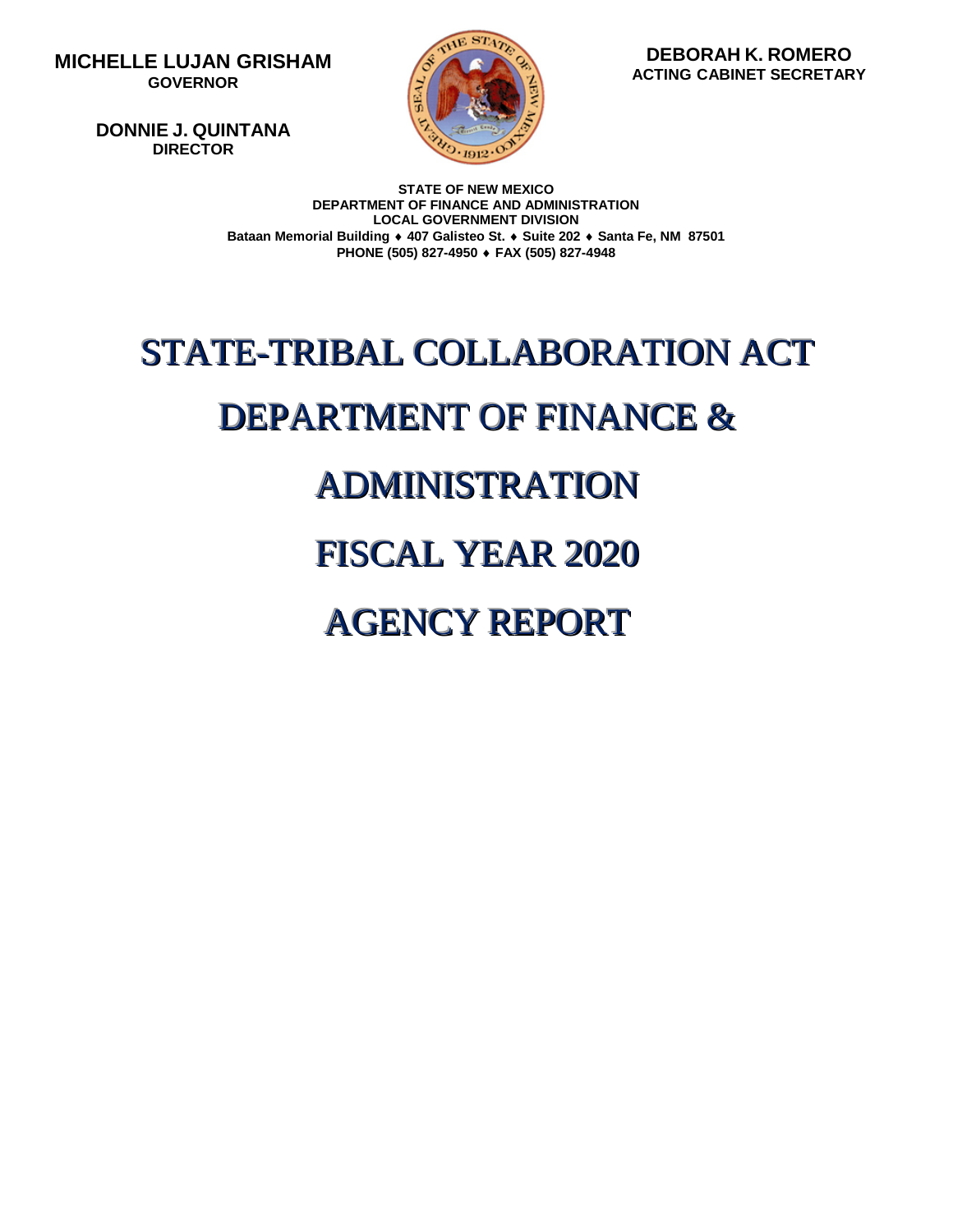### **STATE-TRIBAL COLLABORATION ACT DEPARTMENT OF FINANCE & ADMINISTRATION FISCAL YEAR 2020 AGENCY REPORT**

#### **EXECUTIVE SUMMARY**

The New Mexico Department of Finance and Administration (DFA) provides planning,fiscal services, and the necessary oversight for state and local entities to ensure compliance with all applicable statutes as well as transparency and accountability in the management of public funds. This action includes collaboration with all pueblo and tribal entities.

Our aim is to continually strengthen New Mexico's financial management and oversight practices through sound analysis, effective communication, appropriate monitoring and excellent customer service.

We are committed to achieving Governor Michelle Lujan Grisham's performance and accountability goals, and look forward to working with all state agencies, local entities and tribal governments to continue providing efficient services for all New Mexicans.

#### **MISSION STATEMENT**

Guide, serve, and support public entities to ensure fiscal accountability and effective government that is responsive to all New Mexicans.

#### **VALUES**

Accountable, Collaboration, Communication, Efficiency, Effectiveness, Fiscally Responsible, Service, and Quality.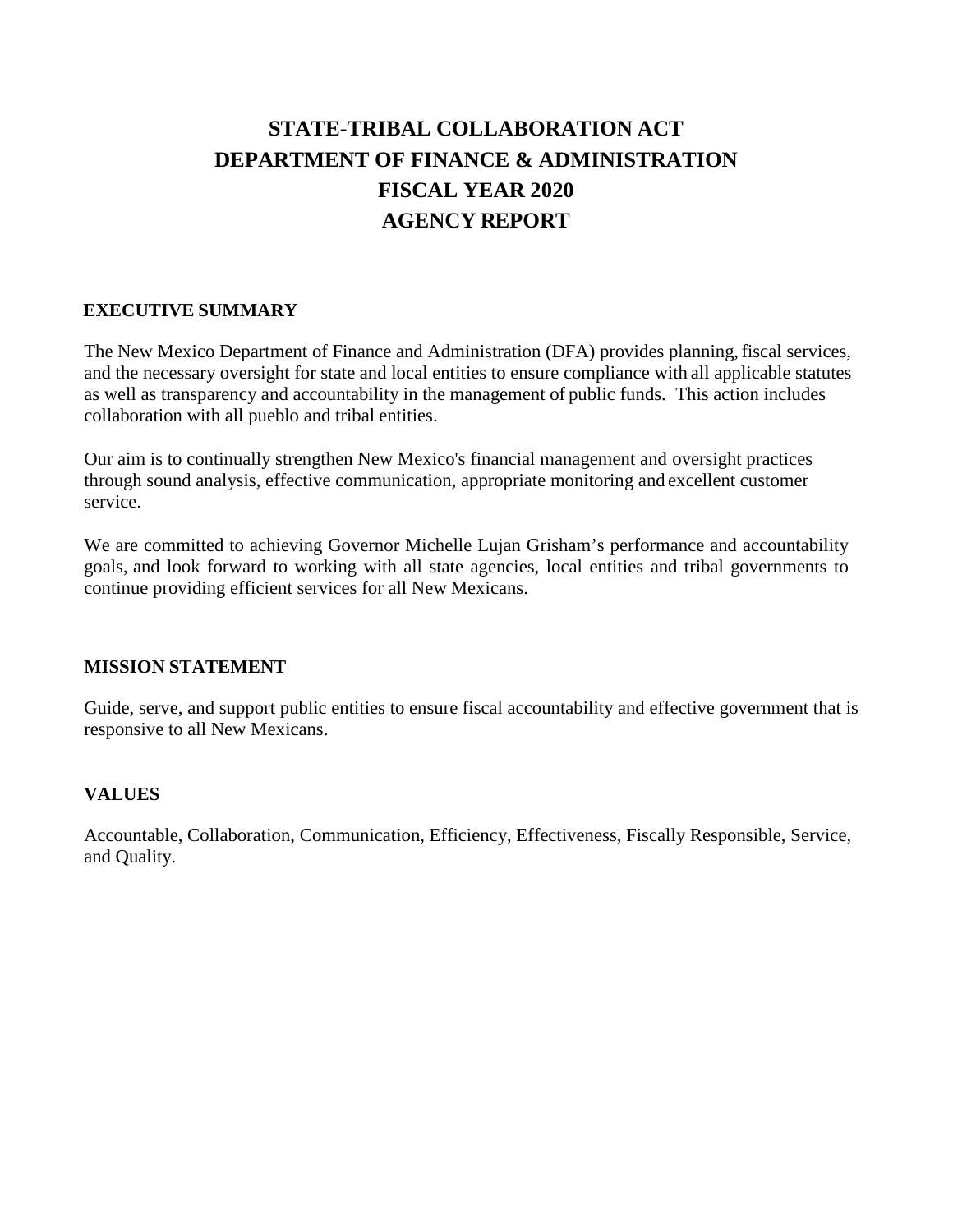#### **AGENCY PROGRAMS SERVING NATIVE AMERICAN COMMUNTIES**

#### **Capital Outlay**

The State Budget Division, Capital Outlay Bureau (COB) provides training, assistance and oversight on planning, project management and administration of capital project appropriations. The COB has worked with the Indian Affairs Department (IAD) to train IAD and tribal staff on the capital budget and capital outlay processes. The COB also provides training to IAD and tribal entities on the Capital Project Monitoring System (CPMS), which tracks all capital appropriations. Training has been held in conjunction with the Local Government Division (LGD) and individually to tribal governments. The COB monitors the expiration dates of all capital appropriations to ensure timely reversions of expired appropriation balances. Excluding the Tribal Infrastructure Fund (TIF), for FY2020, there are 234 open capital projects for tribal entities throughout all state agencies totaling \$94.5 million and, as of July 2020, the unspent balance is \$69.9 million with \$33.9 million encumbered. Of these open capital projects, \$12.7 million was appropriated during the 2020 legislative session specifically for tribal entities. TIF balances are provided on page 5.

#### **Local Driving While Intoxicated (LDWI)**

The LGD, through its Local Driving While Intoxicated (LDWI) Grant Program, supports county initiatives to prevent or reduce the incidence of DWI, alcoholism and alcohol abuse. In FY2020, 23 LDWI programs in New Mexico provided screening and tracking services for Native American DWI offenders. Following is a statewide summary by county of total DWI offenders segmented by Native American DWI offenders along with percentages.

| <b>Geographical Areas</b> | <b>Total DWI</b><br><b>Offenders</b> | <b>Native American</b><br><b>DWI Offenders</b> | <b>Percent Native</b><br>American |
|---------------------------|--------------------------------------|------------------------------------------------|-----------------------------------|
| Bernalillo                | 1,334                                | 233                                            | 17.0%                             |
| Cibola                    | 74                                   | 42                                             | 57.0%                             |
| McKinley                  | 114                                  | 110                                            | 96.0%                             |
| San Juan                  | 621                                  | 463                                            | 75.0%                             |
| Sandoval                  | 360                                  | 108                                            | 30.0%                             |
| <b>Statewide Total</b>    | 4,832                                | 1,066                                          | 22.0%                             |

FY2020 DWI Offenders by County

In addition to screening and tracking services, 12 counties provide other services and activities directly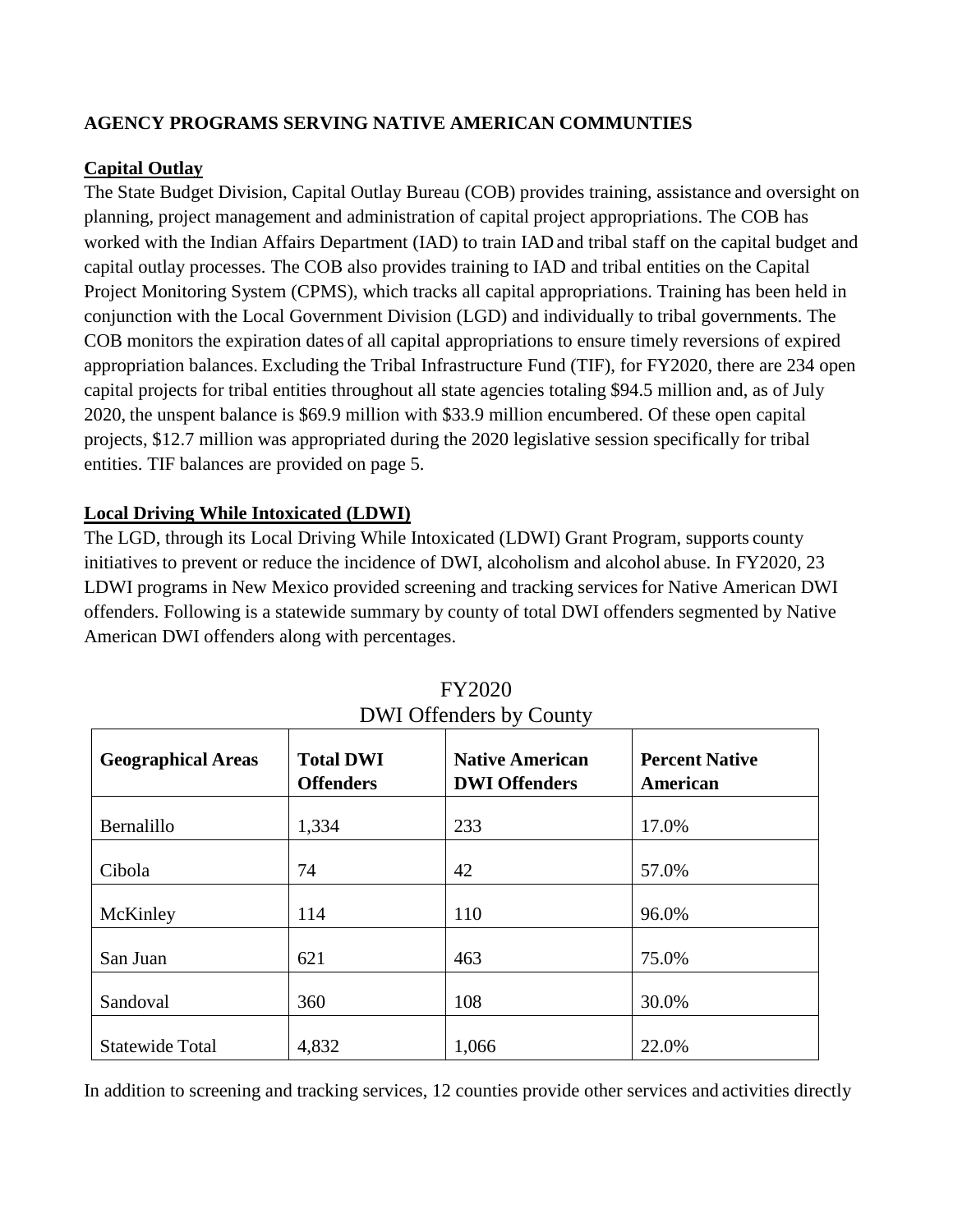to Native American communities, which include prevention, enforcement and treatment.

#### **NM911 Program (E-911 & NG911)**

The LGD administers the Enhanced 911 (E-911) Program, which provides fiscal and technical support for Public Safety Answering Points (PSAPs) operated by municipal and county governments. The E-911 fund reimburses local governmental grantees for capital expenditures and operational costs associated with calls received by PSAPs. In FY2020 there were 34 grantees operating 41 PSAPs within the State. All New Mexico pueblos and tribes receive E-911 service through the state's 41 PSAPs. However, four separate tribal PSAPs—located at Isleta, Jicarilla, Zuni, and Mescalero—are in operation and receive funding through a consolidated effort with each of the respective grantees— Village of Los Lunas, City of Espanola, McKinley Countyand the Village of Ruidoso.

Combined FY2020 operating and capital funding supporting the four tribal PSAPs totaled \$2,546,657. There were two capital projects completed in FY2020 for 911 call system upgrades at the Zuni and Isleta PSAPs totaling \$428,500.

The NM911 Program is developing a NM911 GIS Database in preparation for Next Generation 911 (NG911) through a contract with the Earth Data Analysis Center (EDAC) at the University of New Mexico. EDAC provides technical assistance and collects GIS data from all 80+ local data providers, including tribal communities. In FY2020, there were GIS Projects completed for the Santa Clara Pueblo and the Pueblo of Zia.

#### **Infrastructure Capital Improvement Plan (ICIP)**

The LGD provides technical assistance for all tribal entities on the Infrastructure Capital Improvement Plan (ICIP). Technical assistance includes access to the ICIP online database, the ICIP Data Entry Instruction Manual, the FY 2022-2026 ICIP Guidelines, as well as one-on-one technical assistance to ensure submitted ICIP's are complete. In FY2019, LGD provided five ICIP trainings throughout the state for all local governments, of which approximately 140 Tribal Government individuals representing NM Tribes, Pueblos, and Nations attended. In FY2020, LGD was unable to conduct inperson live ICIP trainings as planned in the spring due to COVID-19, but planning is underway for a summer series of webinars. Submission deadlines were also extended for all local governments in order to provide additional time to submit ICIP's. Tribal Government entities ICIP's are due Friday, September 18, 2020.

In 2019, DFA participated in the State-Tribal Leader's Summit (STLS) and will also be participating in this year's 2020 Summit. DFA presence and engagement ensures that relevant questions pertaining to Tribal Governments are addressed.

Additionally, in 2019, Carmen Morin, DFA Tribal Liaison and the LGD-ICIP Program Manager, was the official chair of the New Mexico Infrastructure Finance Conference (NMIFC). The NMIFC Committee includes IAD as an official member which works to ensure full representation throughout the sessions especially in those sessions that highlight planning, budgeting and administration of Tribal capital projects. Due to the COVID-19 pandemic, the 2020 NMIFC has been postponed and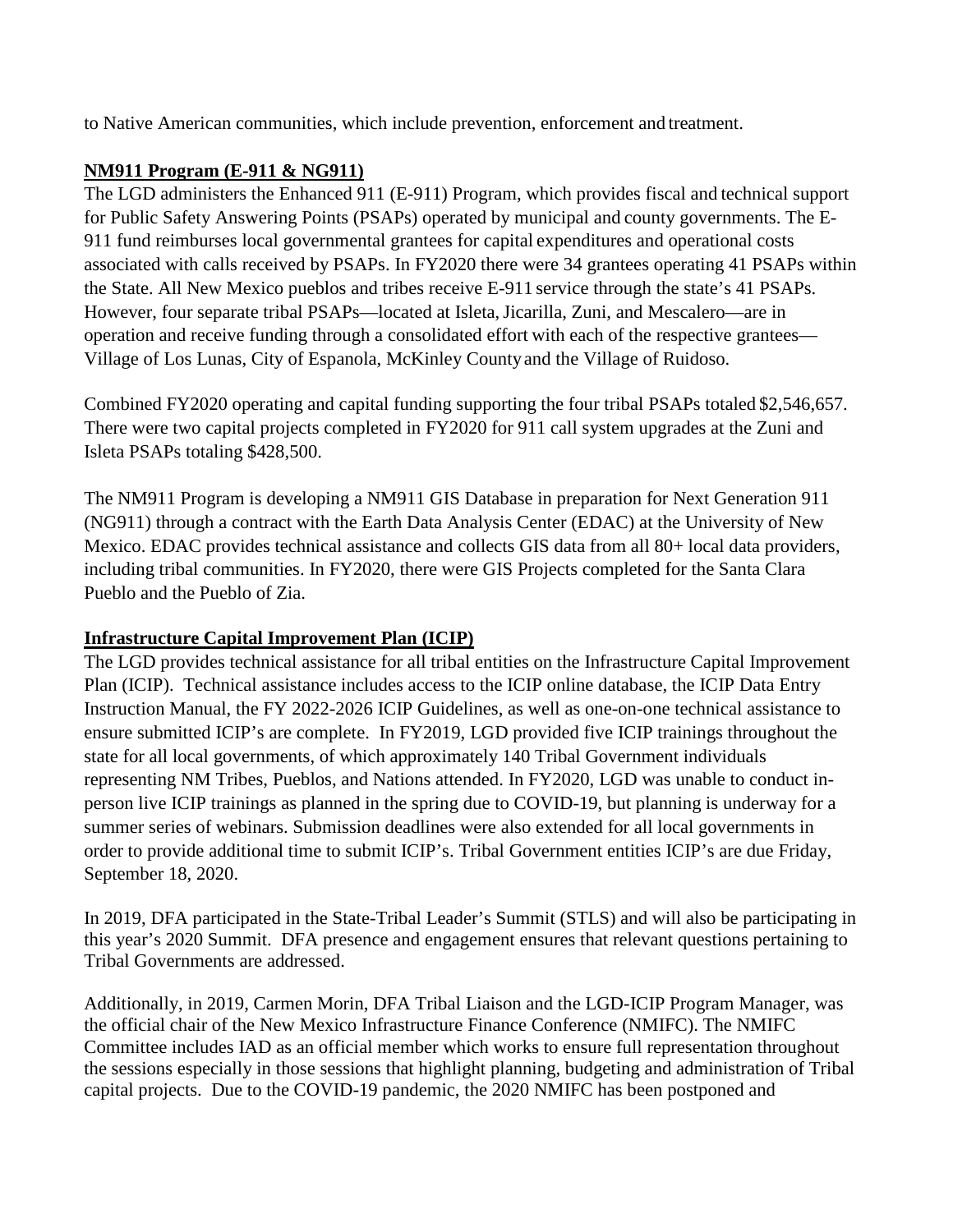rescheduled for October 2021 to and is planned to be held at the Santa Ana Star Hotel in Santa Ana Pueblo.

#### **Tribal Infrastructure Fund (TIF)**

The Tribal Infrastructure Act (Act) provides tribal communities with financial assistance in order to address basic infrastructure needs. The Act creates a 13 person Tribal Infrastructure Board (Board), consisting of nine voting members and four non-voting members. The Secretary of DFA is a voting member of the Board.

A portion of the senior Severance Tax Bond (STB) capacity is earmarked for Tribal Infrastructure projects awarded by the Board. From FY2012 through FY2015, nearly 5% of senior STB capacity was earmarked for Tribal Infrastructure projects. Legislation that was enacted in the 2015 regular legislative session reduced the overall senior STB capacity, but increased the tribal earmark to 6.5% in FY2016 and 5.5% in FY2017 and beyond. Additional legislation enacted during the 2016 special legislative session reduced the trial for FY2017 and beyond to 4.5%. The Board evaluates project proposals and awards grants and loans funded with STB proceeds to qualified projects from monies available in the Project Fund. The New Mexico Interim Legislative Indian Affairs Committee provides oversight of the Board.

The LGD processes fiscal documents related to the Tribal Infrastructure Project Fund. Awards and unspent balances in the fund for FY2020 as of June 30, 2020, are as follows:

| <b>Fiscal Year of</b><br>Award | <b>Amount of STB</b><br>Award | <b>Current Unspent</b><br><b>Balance</b> | <b>Encumbrances</b>       | <b>Amount Reverted</b> |
|--------------------------------|-------------------------------|------------------------------------------|---------------------------|------------------------|
| FY2012                         | \$13,207,965.00               | 183,402.00<br>\$                         | \$                        | \$<br>183,401.50       |
| FY2013                         | \$16,640,011.00               | 224,193.00<br>\$                         | $\boldsymbol{\mathsf{S}}$ | \$<br>224,193.00       |
| FY2014                         | \$14,235,640.00               | 1,451,043.00<br>\$                       | $\boldsymbol{\mathsf{S}}$ | 1,451,043.34<br>\$     |
| FY2015                         | \$14,000,875.00               | 1,122,726.00<br>\$                       | \$                        | 1,122,726.05<br>\$     |
| FY2016                         | \$11,958,068.00               | 902,726.00<br>\$                         | \$<br>225,162.18          | \$<br>2,019,082.41     |
| FY2017                         | 5,222,483.00<br>\$            | 778,575.00<br>\$                         | \$<br>778,575.52          | \$                     |
| <b>FY2018</b>                  | 8,831,925.00<br>\$            | 5,533,483.00<br>\$                       | 3,642,235.59<br>\$        | \$                     |
| FY2019                         | 14,050,394.00<br>$\mathbb{S}$ | 13,734,632.00<br>S                       | \$<br>5,514,113.64        | $\mathcal{S}$          |

Encumbrance provided by IAD

#### **Governor's 2020 Census Statewide Complete Count Commission & Tribal Outreach Funds**

On April 22, 2019, Governor Lujan Grisham issued Executive Order 2019-007 establishing the Statewide Complete Count Commission (SCCC) to promote and advertise the 2020 Census; focus resources on hard-to-count areas and populations; ensure the highest participation rate possible and support and coordinate with local complete count committees (LCCCs). The New Mexico Legislature appropriated a total of \$11.5 million to DFA for outreach purposes. Of these appropriated funds, \$4.4 million was made available to participating New Mexico counties to conduct 2020 Census outreach, promotion, and education to increase the self-response rate and accuracy of the 2020 Census. Another \$800,000 was distributed to IAD for grant agreements to tribal governments, in the hopes of ensuring a more complete count in New Mexico's tribal communities.